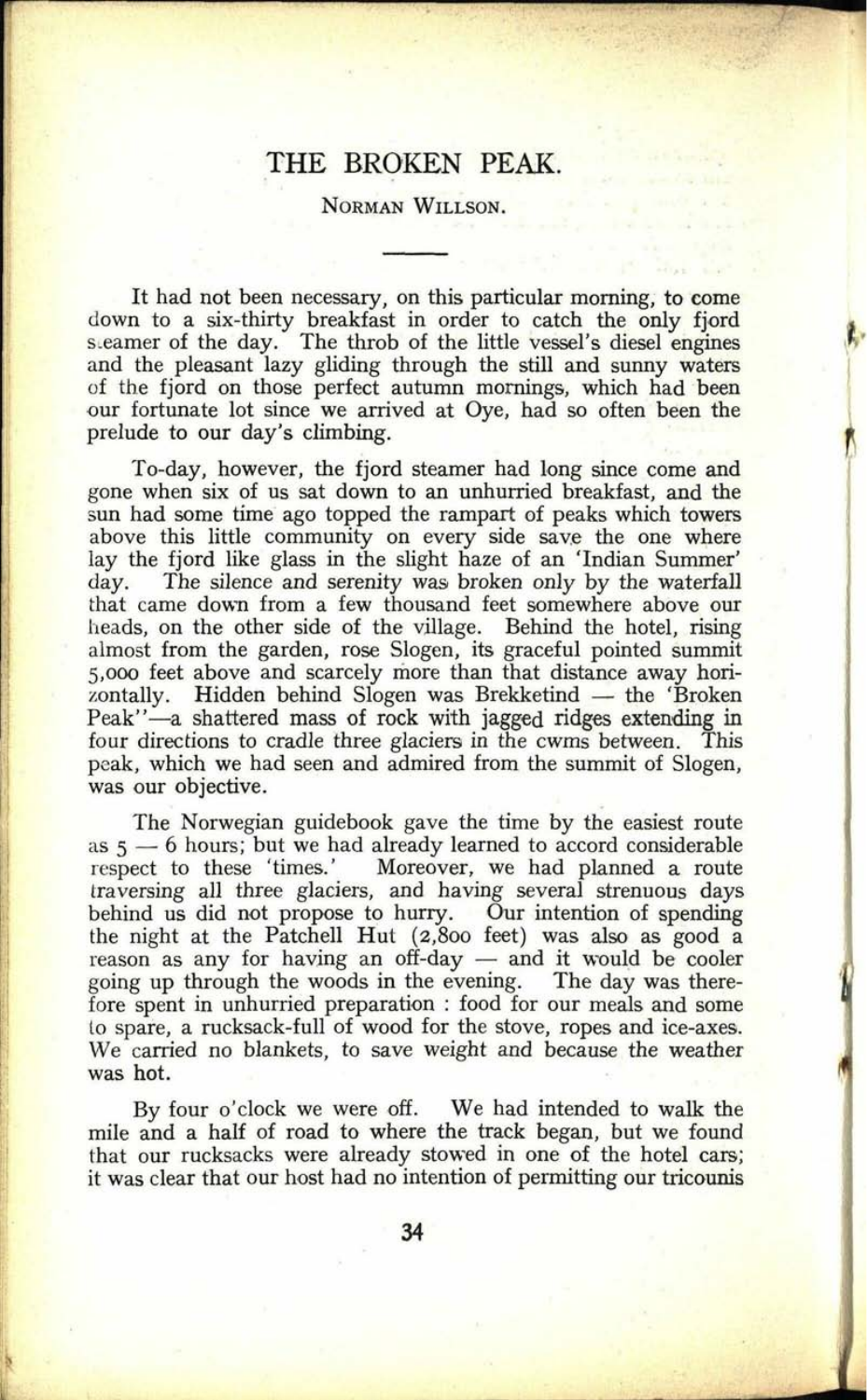to be eroded by a metalled road. So we rolled away in state through the village, to the discomforture of three sweet young Americans who rose as one woman, with cameras ready to click, prepared to immortalise in their albums these curious English ruffians.

There was a good path to the hut, clearly marked —<br>on the map. There are many such in Sunnmore, and there is There are many such in Sunnmore, and there is a simplicity and directness of purpose about them. Whatever may intervene, they push straight to their objective. In England artful zigzags and deviations naively suggest that you are not really going uphill; in Norway the path makes no secret of the steep gradient. It climbs so directly through a dense tangle of birch-It climbs so directly through a dense tangle of birchscrub and undergrowth that your eyes and feet are constantly out of touch - but this, of course, is when you have discovered where it begins, a problem not to be solved with map and compass. This path chanced to be one we already knew, so that it was merely a question of putting one foot above the other through woods and scrub for some 2,000 feet, when the angle eased off, the vegetation became less dense, and it was less oppressively hot. I remember the path pleasantly for the numerous plants of Grass of Parnassus which grew beside it in the moist undergrowth.

Out of the woods, we were glad of the cool breeze. Here<br>we had reached the high valley of Habostaddal. To our right we had reached the high valley of Habostaddal. rose the twin peaks of Smorskredtind, to our left soared Slogen and Brekketind. Behind us, and far away below, the steep-sided valley of Norangdal, from which we had ascended, lay with the blue-green fjord in its lap. Another twenty minutes over level rocky ground, bare now of scrub, brought us to the hut and so quickly do climatic conditions change with altitude in Norway within a few hundred feet of the permanent snowline.

This hut, which bears the name of an Englishman (C. W. Patchell, climbing companion of Slingsby) is small and primitive<br>but sufficient to the needs of climbers. Six of us filled it combut sufficient to the needs of climbers. pletely. The six spring mattresses were welcome, but we had an inadequacy of blankets. The weather had been hot in the valley, but at 3 a.m. and nearly 3,000 feet up it was far otherwise, and miserably so. No doubt three of us presented a touching picture tucked up in a nice new Norwegian national flag; but as a blanket its warmth was — well, symbolical. A dark figure crawled across my legs and lit the stove to make tea, thereby becoming universally popular. At six o'clock we left the hut.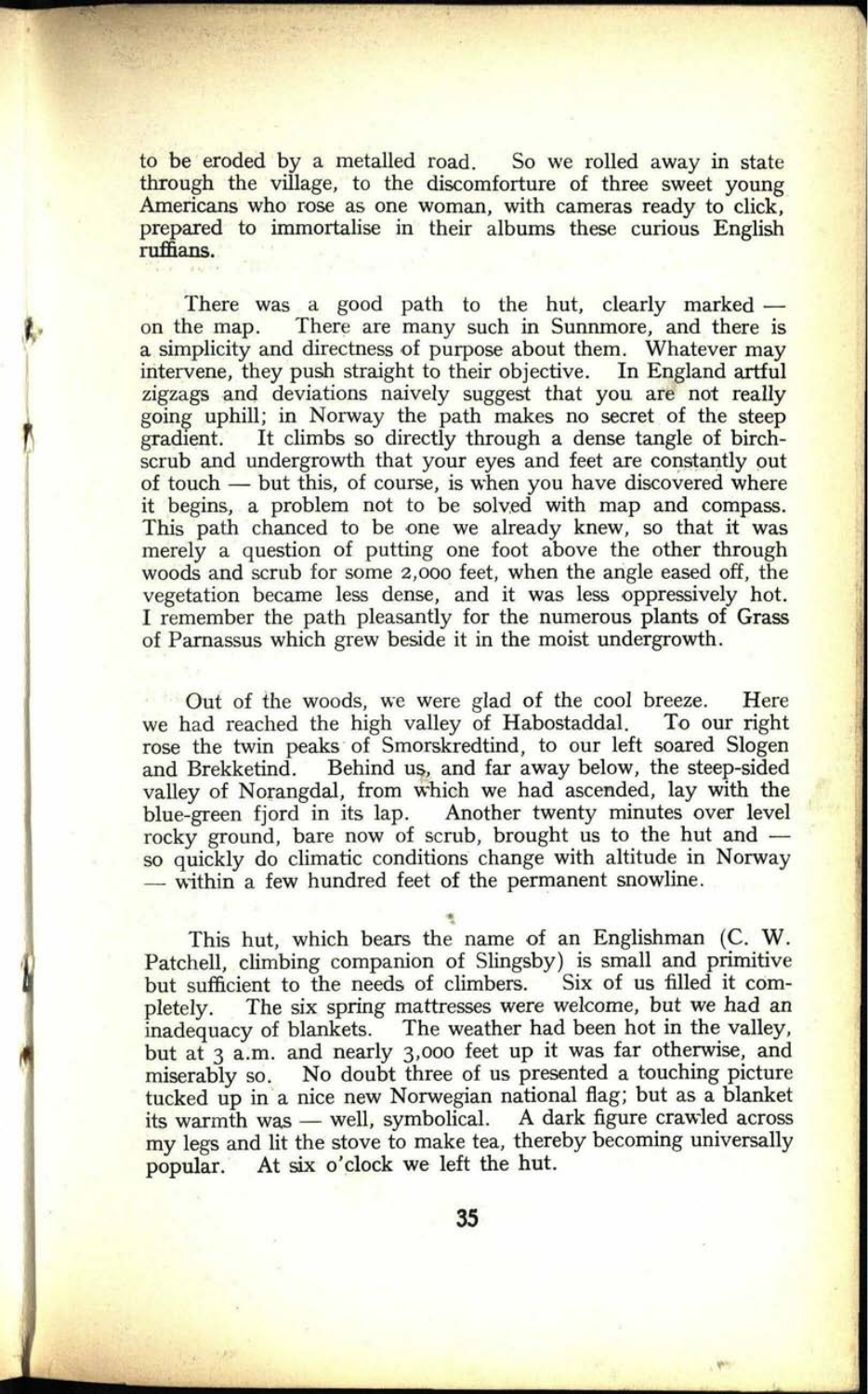In a few hundred yards we had crossed the narrow valley and reached the moraines of the glacier. Now we came out of the shadow of Smorskredtind, behind us in the East, and into the early-morning sunshine, which combined with the steepness of the moraine to produce some warmth in our stiffened limbs. A tongue of glacier seemed to offer the easiest route of ascent, but the snow was hard-frozen and steep enough to make step-cutting necessary, so the large boulders of the moraine were resorted to again. This initial obstacle passed, the glacier proper was reached again. This initial obstacle passed, the glacier proper was reached<br>and gave no difficulty. Two hours easy going up the steep and gave no difficulty. Two hours easy going up the steep incline of snow followed. The only sound amid the silence of a cloudless morning was the swish of our boots lightly kicking foothold up the trackless expanse of white. Fantastically carved ridges enclosed us on either side, the summit towered in full view ahead.

By 9-30 a.m. we had gained the rocks above the glacier. To cross over the jagged ridge on our right in order to traverse the second glacier, reaching the summit thence, meant an artificial detour and was abandoned. In front rose the wide gully, immediately below the final rocks, which is the usual route  $-$  but it was filled with very unsafe-looking snow. A route up the rocks of the ridge on our left appeared more prudent, and this we took. There was no great difficulty about these rocks, which There was no great difficulty about these rocks, which were clean and sound; but whereas it had seemed that they would' bring us to the summit in half-an-hour of moderate climbing, in fact they occupied us for over two hours. Thus can one's sense of distance be led astray in unaccustomed hills.

A final abseil into the gully beyond the treacherous masses of snow, a short rock-scramble, and another Norwegian peak had been bagged. Lying in the hot sun we could settle down to our sandwiches and our thoughts.

Mountaineering in Norway was very satisfying. We had met no one; there were no tracks on the glacier, no nail-scratches on the rocks, and (heaven be praised) no rusty tins on the summit. It was quite possible that we were the first to climb Brekketind this year. And all around, fading far away into the autumn haze, stretched endless range upon range of snow-clad tops. Had they stretched endless range upon range of snow-clad tops.<br>all been climbed ? Did they, even, all possess nan Did they, even, all possess names ? For us, here was virgin country, unknown, unexplored, a wonderland of pointed peaks, grey rocks and snow, with here and there <sup>a</sup>glint of the dark-blue fjords to add colour to the scene. This was real mountaineering, not too easy, not too difficult, needing no guides,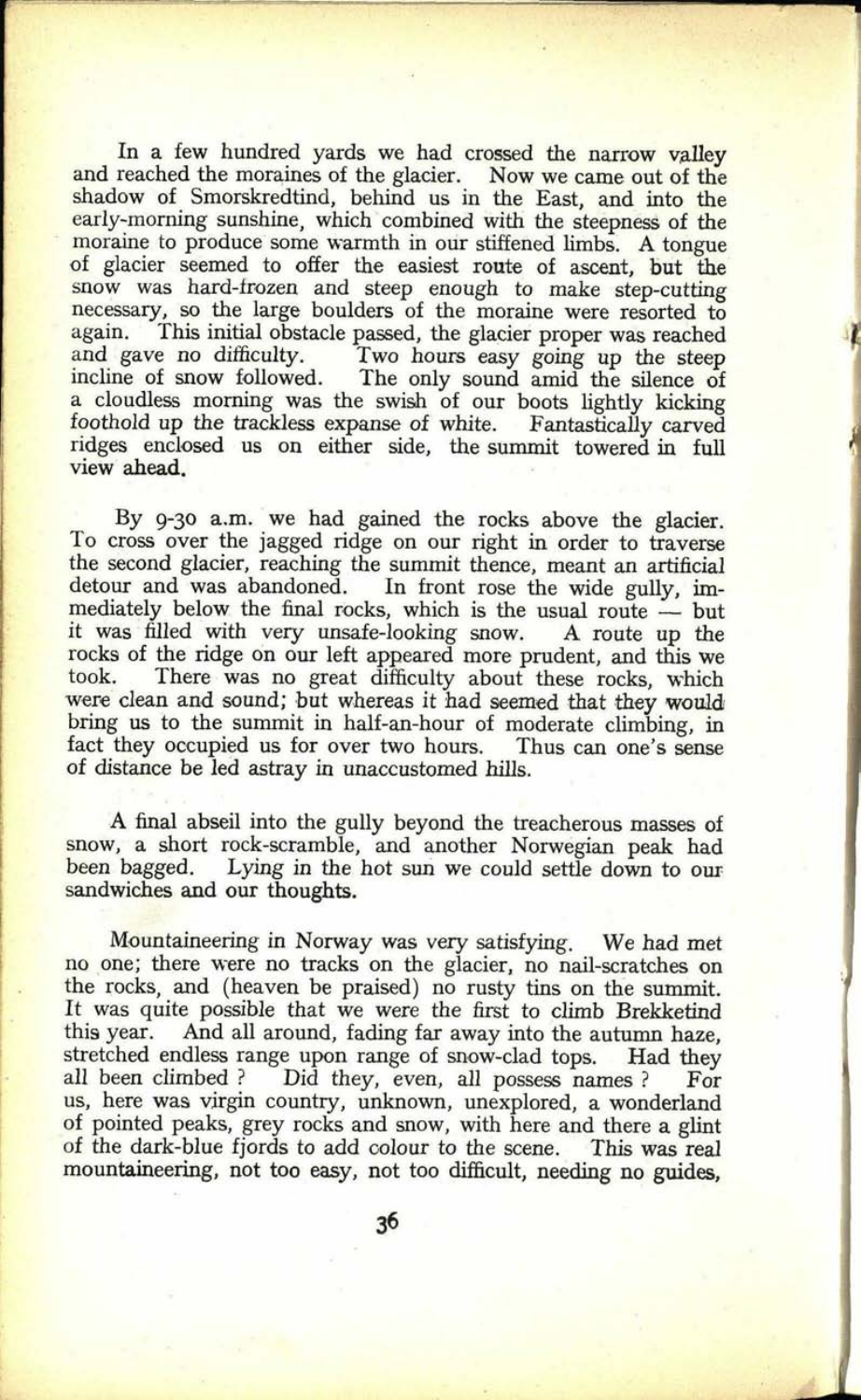

**51. 0201**

J.

Norman Willson

## **BREKKETIND** (Norway) *Norman Willson*BREKKETIND (Norway)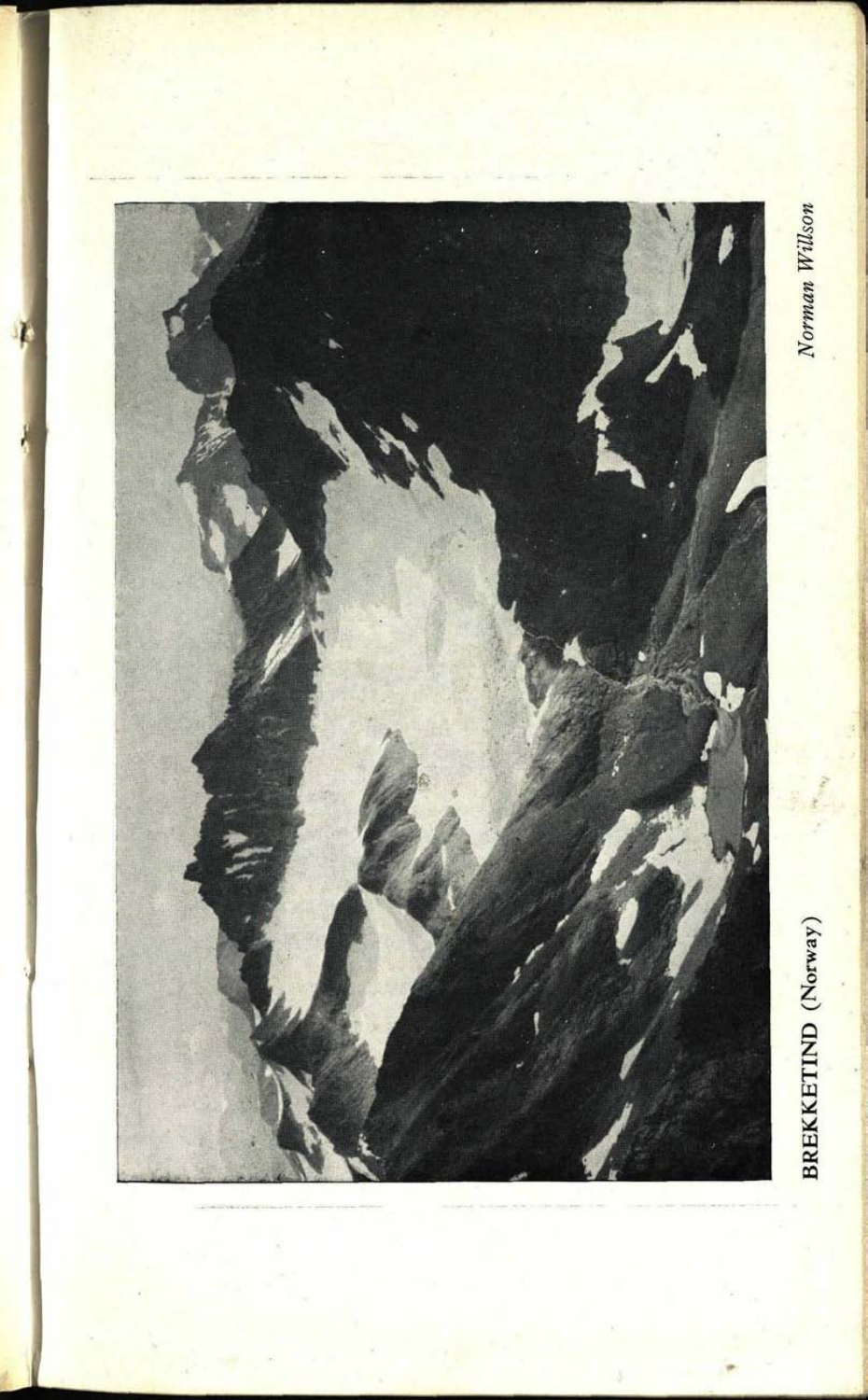the peaks not so high that they could not be reached in a day. This morning's route had been easy enough, but we had had perfect weather and good snow; the glacier had shown only an occasional crevasse, and we carried no detailed large-scale map. But in less perfect conditions a route such as this could be sufficiently serious. Mountaineering 'sense' and the compass would be essential, though the available maps would scarcely help.

Two hours, perhaps, of pleasant idleness passed before we turned to the descent. Whither away now? The glacier by Whither away now ?  $\overline{\ }$ which we hoped to descend on the further side was 800 feet below at the foot of a great rock-wall. Would that intimidatingly steep face 'go,' and if not, what would ? A return by the way we face 'go,' and if not, what would ? had come was unthinkable. Our leader dived into the first gully in sight and said, "I think it's down here," which perhaps is characteristic of him. At least the gully had the merit of being straight<br>and direct, but this, it soon appeared, was its only merit. It and direct, but this, it soon appeared, was its only merit. would not have been so bad had there been a few belays, and if everything it contained had not shown such an abominable Stones and rocks that shoot down. at the least touch and in one or two joyful bounds arrive on the glacier below are apt to make one's thoughts a trifle gloomy. However, after 200 feet or so of this a traverse was possible on to the ridge on our right; a 50-foot abseil down an overhanging chimney to the snow of another gully followed, and the tension relaxed somewhat.

But not much. For by now it was mid-afternoon and the snow was soft and wet. Cautiously, with axes plunged right in, we worked downwards, leaving a mighty staircase of handholds and footholds in witness of our route. A slip here was not to be thought of, for an axe would scarcely have held. 500 feet lower easy rocks were reached and the ropes could be stowed away. could look back at that staircase, and recall the numberless times I had wiped the sweat from my eyes with a wet half-frozen hand before tucking the hand under my armpit to get some semblance of feeling into it. This snow-gully, incidentally, appears in the accompanying photograph and is the one with a flat top immediately below the summit. The route of ascent was on the hidden side of the peak. The two summits of Smorskredtind are seen on the right against the sky.

The bergsschrund offered no difficulty and in less than halfan-hour we had glissaded and run down the glacier. Seated on <sup>a</sup> convenient rock on the moraine we could allow ourselves the luxury